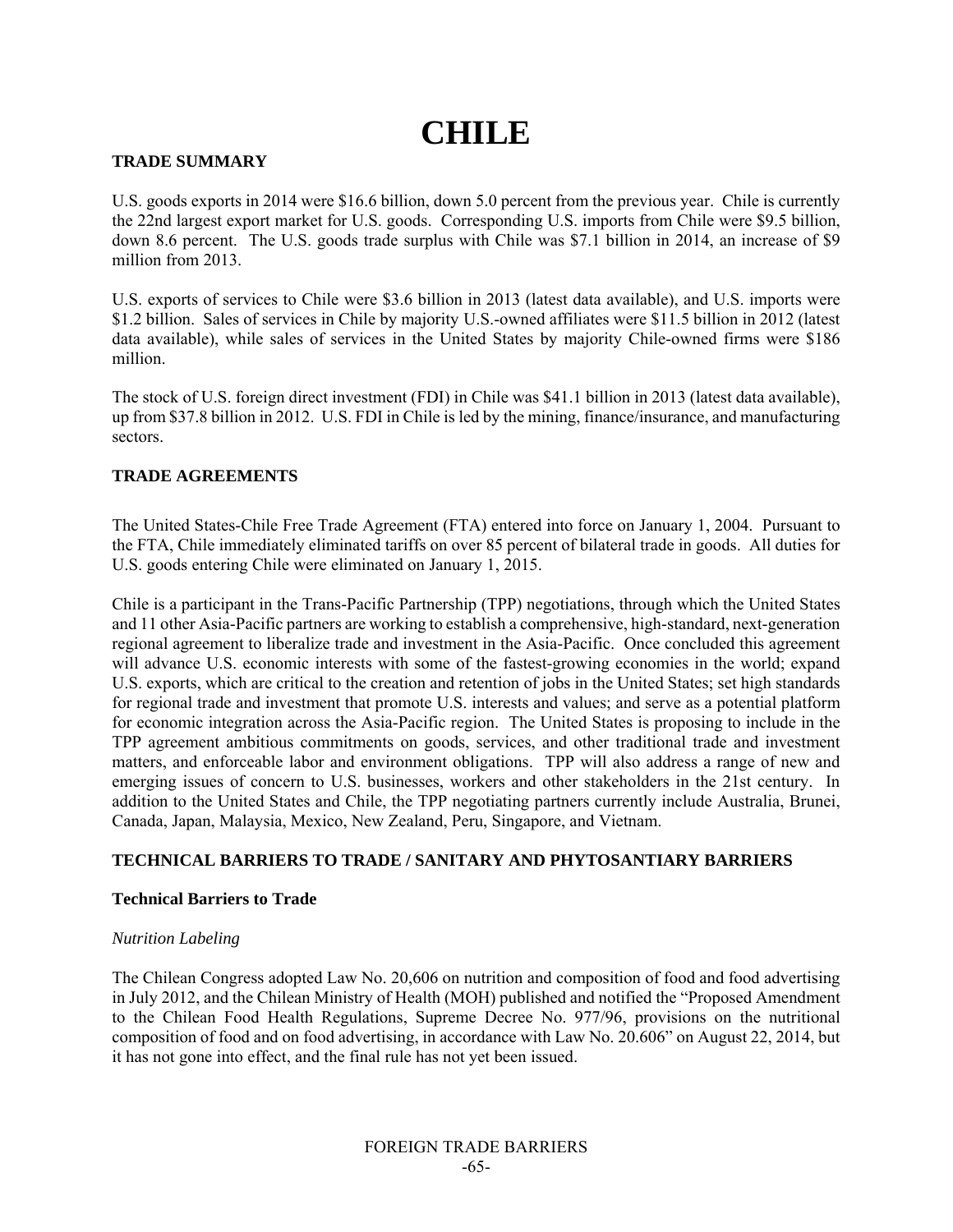The 2014 draft regulation sets thresholds for saturated fat, calories, sugar, and sodium according to 100 gram or 100 ml portion sizes for prepackaged foods. If the specified thresholds are exceeded, an octagonal warning icon must be placed on the front label panel, indicating that the product has an excessive level of the nutrient(s) for which the threshold has been exceeded. One icon is required per category that is exceeded, up to four on a single package. The specified size of each icon fluctuates between 4 percent and 10.4 percent of the total surface area of the packaging depending on the size of the labeled area of the main face of the package. Further, the icons must be placed in the upper half of the main face of the package. The disclaimer used in the icon is "Excess Of" and includes a statement from Chile's Ministry of Health. Initial estimates from the USDA's Foreign Agricultural Service indicate that as much as 80 percent of the \$312.4 million of U.S. prepackaged foods exported to Chile could need to bear at least one warning icon. The draft also restricts the use of positive health claims if at least one icon is used, but provides exemptions for foods that have no added saturated fat, sugar, or sodium.

The United States has discussed this issue with Chile within the framework of the WTO Committee on Technical Barriers to Trade (WTO TBT Committee), under the FTA, and on other bilateral occasions. Most recently, the United States submitted written comments to Chile on the proposed regulation on October 19, 2014. The United States, Canada, Mexico, European Union, Switzerland, Australia, Costa Rica, Brazil, and Colombia raised questions regarding and concerns with the draft regulation in the November 2014 meeting of the WTO TBT Committee. The United States has concerns about certain aspects of the proposed regulation — such as the "warning" element of the icons, and the prohibition on health claims and complementary information for products that carry icons—and will continue to discuss these issues with Chile.

#### **Sanitary an**d **Phytosanitary Barriers**

## *Salmonid Products Ban*

In 2010, Chile's Ministry of Fisheries, SERNAPESCA, suspended imports of salmonid species from all countries, including the United States, due to Chile's revised import regulations for aquatic animals, including salmonid eggs. Under the new regulations, U.S. producers cannot export salmonid eggs to Chile until SERNAPESCA completes a risk analysis and an on-site audit of the U.S. Department of Agriculture's (USDA) oversight of aquatic animal exports and U.S. salmonid egg production sites. An audit was conducted in 2011 on USDA's oversight of production sites in the states of Washington and Maine. The United States and Chile have had subsequent engagement on this issue, but a final risk assessment has not been completed. The United States government continues to work with Chile to resolve the issue.

# *Live Cattle*

In 2003, Chile restricted imports of U.S. cattle because of bovine spongiform encephalopathy (BSE). The United States began requesting that Chile lift this restriction in 2007. In December 2014, Chile informed the U.S. Animal and Plant Health Inspection Service that Chile recognizes the United States' negligible risk status for BSE. The United States will work with Chile to move forward on re-opening Chile's market to U.S. live cattle on the basis of this recognition.

# **IMPORT POLICIES**

#### **Tariffs and Taxes**

Chile has one of the most open trade regimes in the world with a uniform applied tariff rate of 6 percent for nearly all goods not covered under a free trade agreement. Additionally, many capital goods may be imported with an applied tariff rate of zero percent under specific conditions. Importers must pay a 19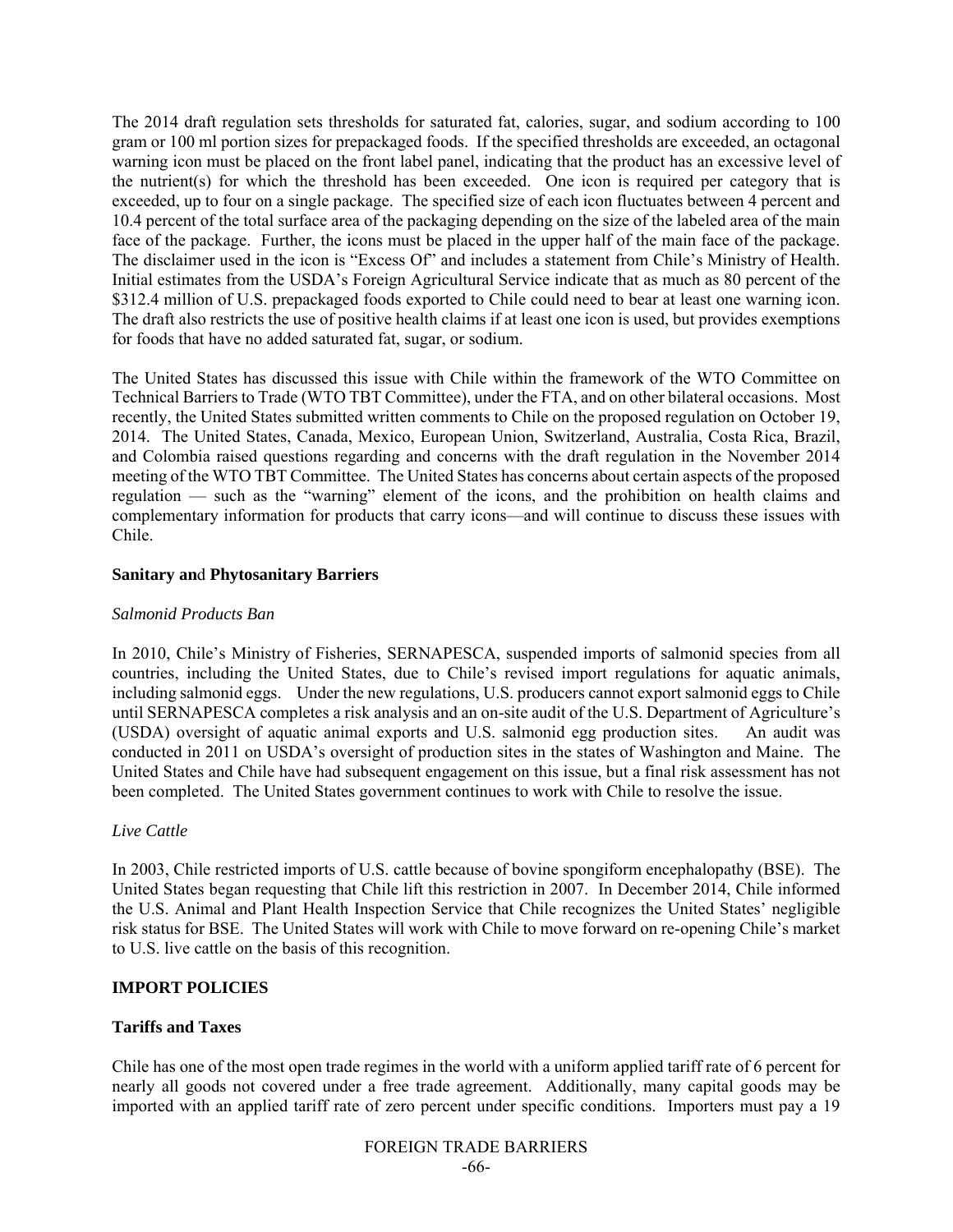percent value-added tax (VAT) calculated based on the CIF value of the import. The VAT is also applied to nearly all domestically produced goods and services. There are additional taxes applied to some products regardless of their origin, such as an 18 percent tax on sugared non-alcoholic beverages, a 20 percent tax for beers and wines, and a 31.5 percent tax for distilled alcoholic beverages. Cigarettes are subject to a 30 percent *ad valorem* tax plus approximately \$0.07 per cigarette; other tobacco products have taxes between 52.6 percent and 59.7 percent. These values reflect changes recently implemented under the reformed tax regime introduced in 2014.

## **Import Controls**

There are virtually no restrictions on the types or amounts of goods that can be imported into Chile, nor are there any requirements to use the official foreign exchange market. However, importers and exporters must report their import and export transactions to the Central Bank. Commercial banks may sell foreign currency to any importer to cover the price of imported goods and related expenses as well as to pay interest and other financing expenses that are authorized in the import report. Licensing requirements appear to be primarily used for statistical purposes; legislation requires that most import licenses be granted as a routine procedure. More rigorous licensing procedures apply for certain products such as pharmaceuticals and weapons.

## **Nontariff Barriers**

Chile maintains a complex price band system for sugar (mixtures containing more than 65 percent sugar or sugar substitute content are subject to the sugar price band), wheat, and wheat flour. However, pursuant to the FTA, Chile phased out its application of the price band system to imports from the United States, and as of January 1, 2015, imports of U.S. goods are fully exempt from application of the system. Chile's President will evaluate in 2015 whether to continue the price band system for all other trading partners with which Chile has a free trade agreement.

Companies are required to contract the services of a customs agent when importing or exporting goods valued at over \$1,000 free on board (FOB). Companies established in any of the Chilean duty-free zones are exempt from the obligation to use a customs agent when importing or exporting goods, as are noncommercial shipments valued at less than \$500.

# **EXPORT POLICIES**

Other than cases where a free trade agreement makes an exception, Chile currently provides a simplified duty drawback program for nontraditional exports. The program reimburses a firm up to 3 percent of the value of the exported good if at least 50 percent of that good consists of imported raw materials. Chile publishes an annual list of products excluded from this policy. In accordance with its FTA commitments, as of January 1, 2015, Chile eliminated the use of duty drawback and duty deferral for imports that are incorporated into any goods exported to the United States.

Under Chile's separate VAT reimbursement policy, exporters have the right to recoup the VAT paid on goods and using services intended for export activities. Any company that invests in a project in which production will be for export is eligible for VAT reimbursement. Exporters of services can only benefit from the VAT reimbursement policy when the services are rendered to people or companies with no Chilean residency. Also, the service must qualify as an export through a resolution issued by the Chilean customs authority.